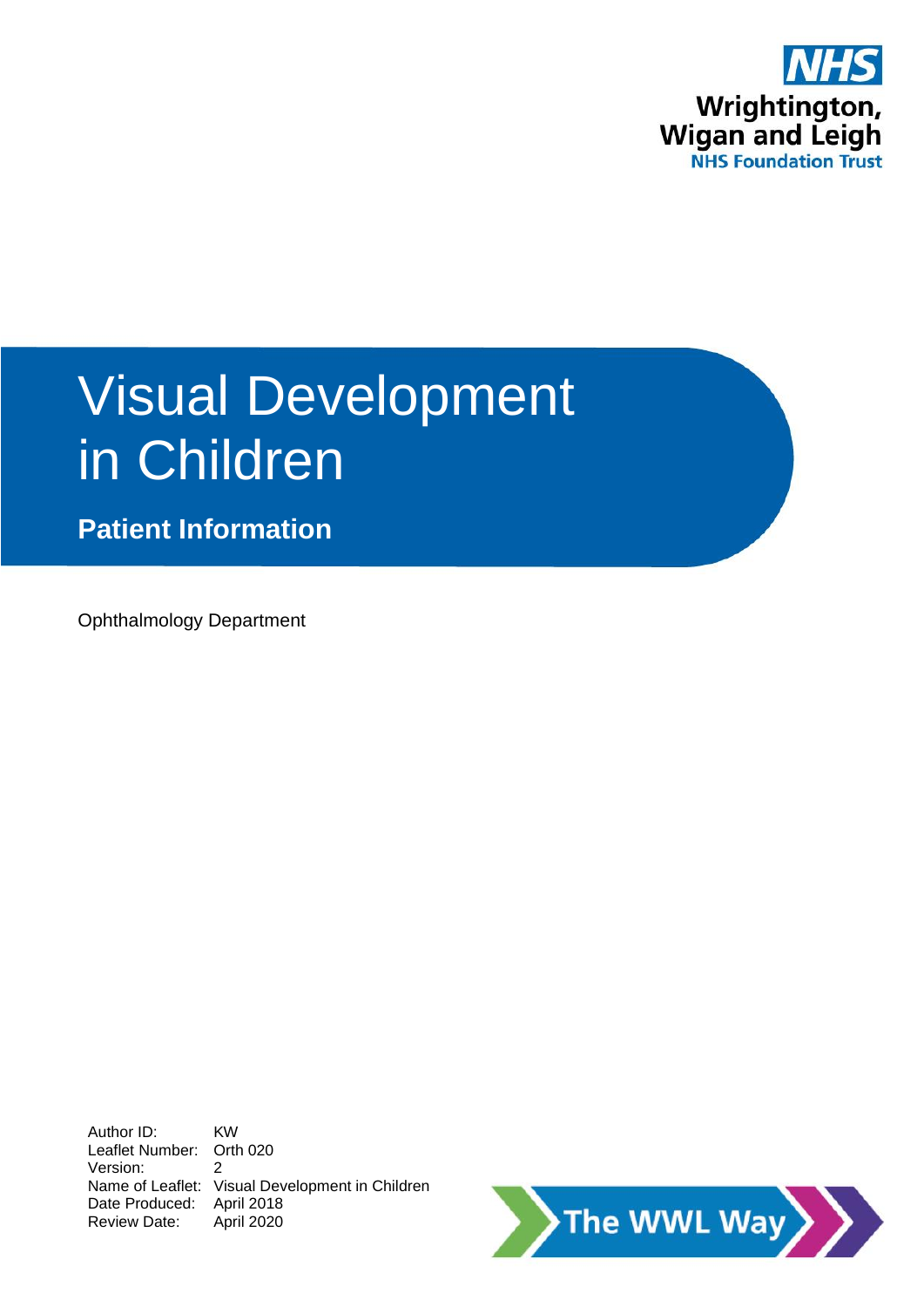## **Introduction**

This leaflet aims to give you an understanding of how vision develops in children and how wearing glasses can help this.

#### **The visual system**

Vision comes from within the brain. The eye acts as a camera to transmit the information. People can have difficulty seeing because either there is a problem with how the eye or the brain processes the images or both.

#### **Visual development**

The majority of visual development happens within the brain in the first 7 to 8 years of life. To allow vision to develop normally images must be seen clearly and in focus at the back of the eye (the retina). This then transmits a clear and focussed image to the brain where the visual cells are stimulated and develop.

If there is an uncorrected need for glasses the image on the retina is out of focus, therefore the image going to the brain is out of focus and the visual cells do not develop to their full potential.

If there is a squint (a turn in the eye), the brain ignores this eye and the visual cells do not develop.

#### **When there is a need for glasses**

In a normally focussing eye the light rays enter the eye and bend. As the light rays meet and focus they focus on the retina.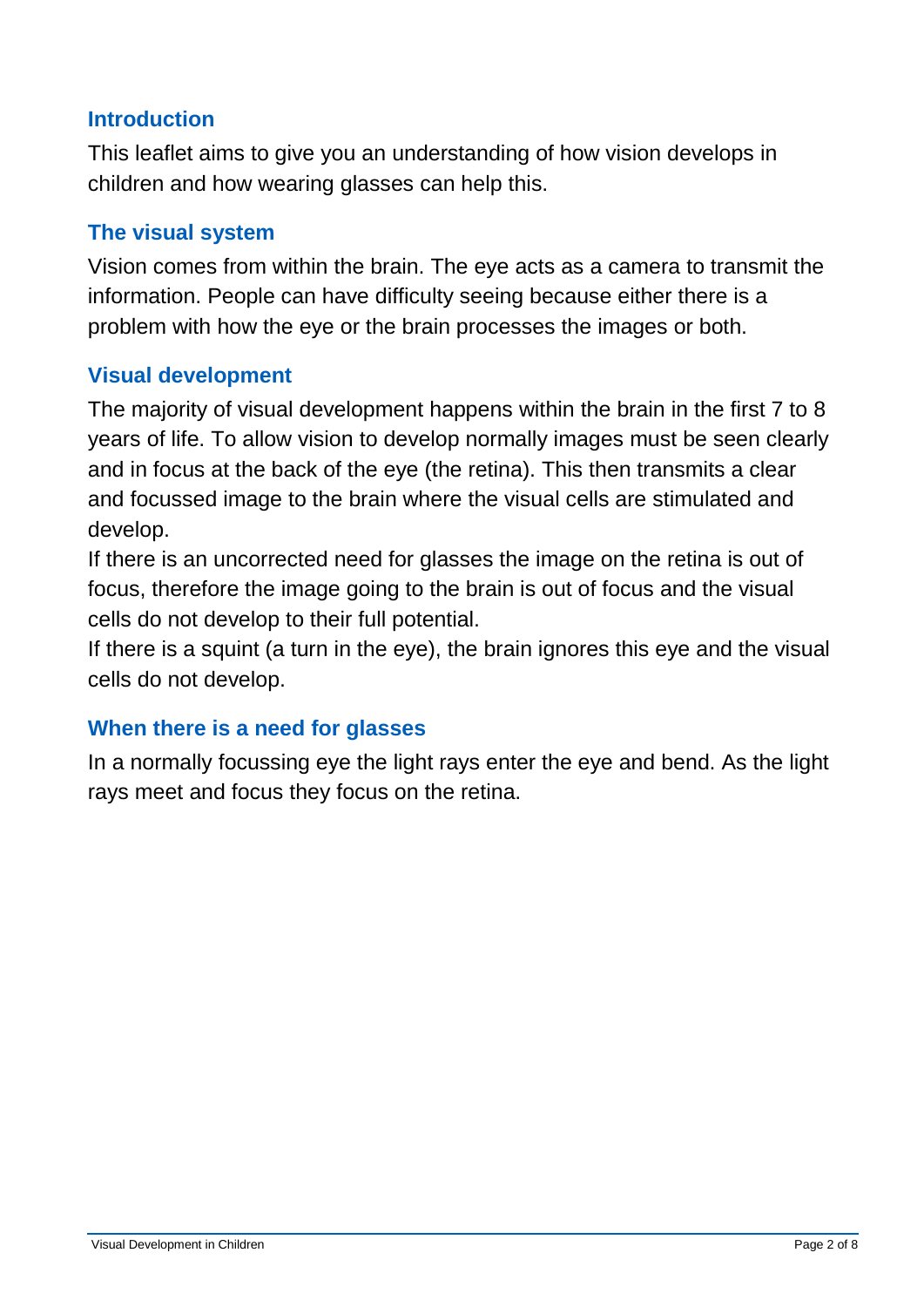## **Longsight (Hypermetropia/Hyperopia)**

A child who is longsighted will have affected near vision and often distance vision as well. The image seen on the retina is a blurred image because the focal length of the eye is too short and the light rays have not been fully focussed. The lens used to correct this allows the light to be bent to focus the image onto the retina. The higher the number of lens the more the light needs bending. This does not mean the eyes are worse or bad it just means the focal length is shorter.



## **Shortsight (Myopia)**

A child who is short-sighted will mainly have affected distance vision. Their near vision may not be significantly affected. The image seen on the retina is a blurred image because the focal length of the eye is too long. The light rays will have focussed in front of the retina. The lens used to correct this bends the light outwards more so that it can focus on the retina. The higher the number of the lens, the longer the focal length of the eye. This does not mean the eyes are bad or worse it just is a measure of how much the light needs bending.

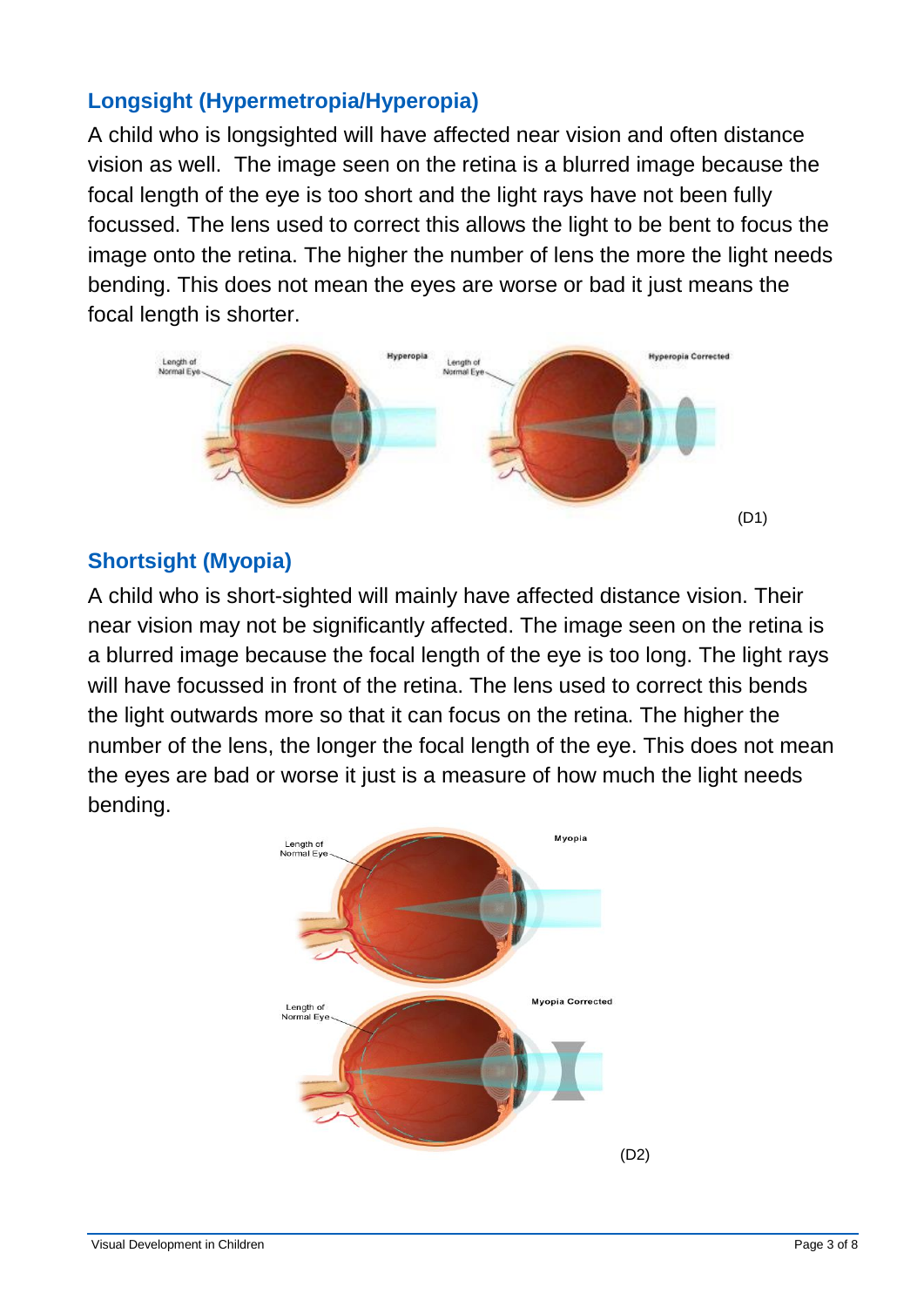## **Astigmatism**

This is where the focal length of the eye is not the same in all directions. Light may need focussing by one power in one direction and a different power in the opposite direction. Some people refer to this as a rugby ball shaped eye. This is not anything to be concerned about; it is just a different type of focussing error.

As a child grows, so do their eyes. Depending how their eyes grow depends on what number lens is needed. Some children need a lesser strength of lens as they get older, some need a stronger lens. This just indicates the focal length of the eye. The most important thing is that the image is focussed on the retina as this gives a clear image to the brain.

## **These are some frequently asked question by parents:**

## **When should my child wear their glasses?**

When a child is prescribed glasses, Orthoptists recommend full time wear regardless of the strength of the lens. This is because it is important for the brain to have constant stimulation of a clear image to allow the visual cells to develop. If the glasses are not worn full time there is a chance the vision will not develop fully. In some cases the brain also gets confused and tries to make the eyes over focus which can then cause blurred vision with the glasses on. This may also cause eye strain, headaches and in some cases cause an eye to turn inwards.

## **If they always wear the glasses are they not going to just get stronger and stronger?**

Parents are often concerned that wearing glasses all the time means the lens will get stronger and stronger. This is not the case. The lens value may increase or decrease depending on the growth of the eye. If a lens gets stronger it is down to the growth of the eye and not because glasses have been worn.

## **How do you know the lens is the right strength?**

When your child has a glasses test at the eye department, we use drops to stop him/her over focussing. The optician shines a special light into the eye and uses lenses to measure the focal length. Depending on this focal length depends on the lens needed. Some parents are concerned that the test in inaccurate if the child has not performed very well with the pictures or letter tests. By doing the test with the drops, we do not need to rely on the child's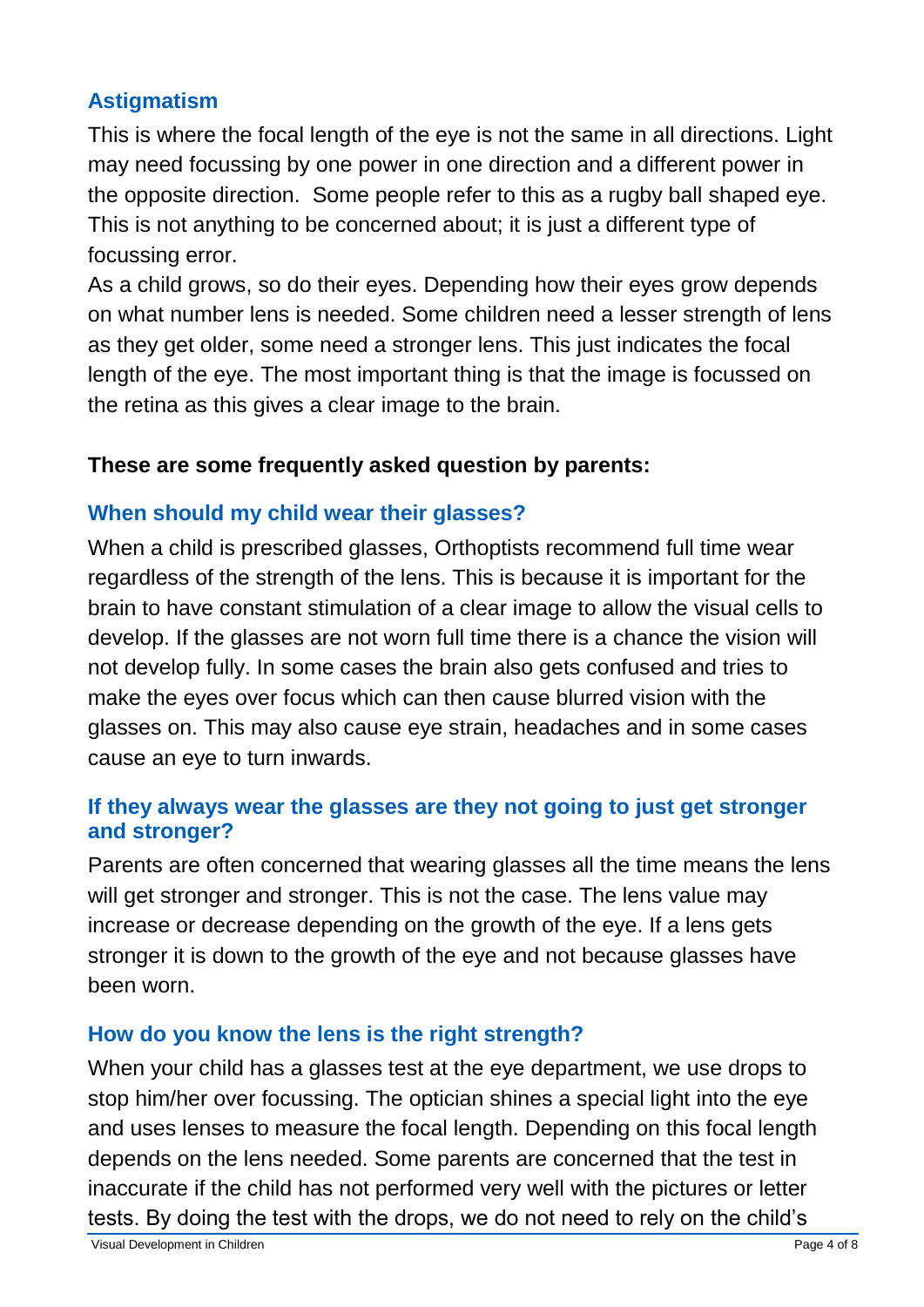responses for an accurate result. We use the pictures and letter tests to help us monitor any change in vision.

## **When will my child have their glasses changed?**

In the majority of cases we will check the "error" within the eye once a year and change the glasses accordingly. Your child will be reviewed regularly through the year by an Orthoptist, if we feel this test needs to be done sooner we can arrange this.

## **Will my child always need glasses?**

This is not always possible to say straight away. In some cases it is clear that glasses will be needed long-term and if this is the case your Orthoptist will advise you of this. However, in most cases we have to watch and wait. The long-term outcome depends on Mother Nature and we are not able to predict this.

## **If vision stops developing at the age of 7 to 8 why will my child still need glasses?**

Visual development within the brain stops or slows by around this age so it is important to correct any problems by this age. Once visual development in the brain has stopped it is difficult to improve vision further. However, even though the visual cells may have stopped developing there may still be a focal error within the eye, so lenses may still be needed to ensure the image is in focus on the retina so that the brain sees to its full potential.

#### **How long before we can expect the vision to be normal?**

We allow for approximately 18 weeks of full time wear (adaptation period) (1) of glasses for the vision to improve. We will usually review your child approximately 3 months after the glasses have been issued and then 3 months later.

## **Will my child need a patch?**

Patching is prescribed when there is a difference in the level of vision between two eyes. If after the 18 week adaptation period one eye is still reduced compared to the other, the Orthoptist will discuss this with you. Patching does not change the need for the lens. It simply allows the brain to use the weaker eye so the visual cells can be stimulated to develop.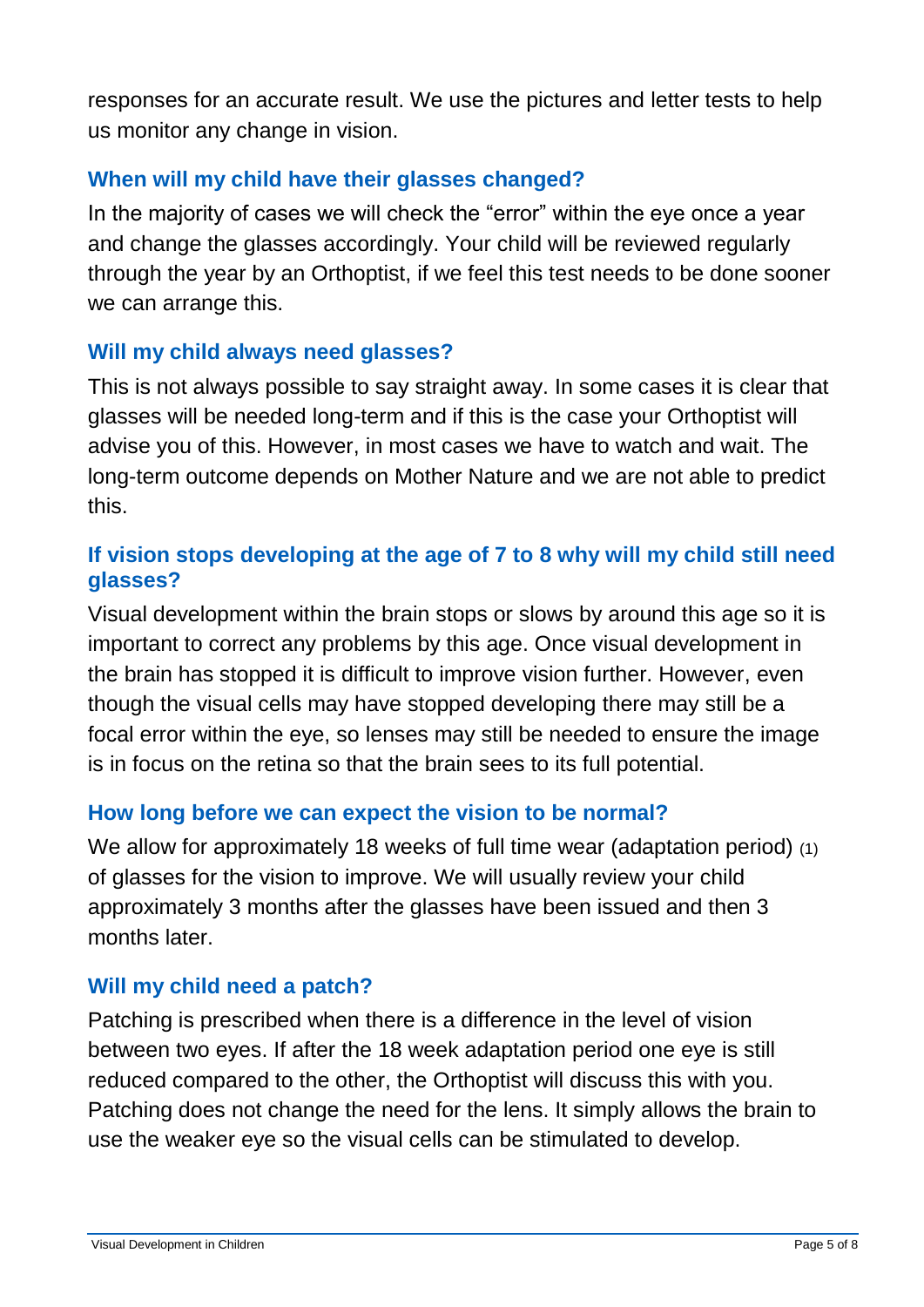If you have any questions about the above information, please ask the Orthoptist at your next appointment where we will be happy to answer your questions.

## **References:**

# **D1 & D2**

https://nathanclarkecommunication.wikispaces.com/Myopia+and+Hyperopia http://rcophth-

website.www.premierithosting.com/docs/publications/GuidelinesfortheManag ementofAmblyopia.pdf